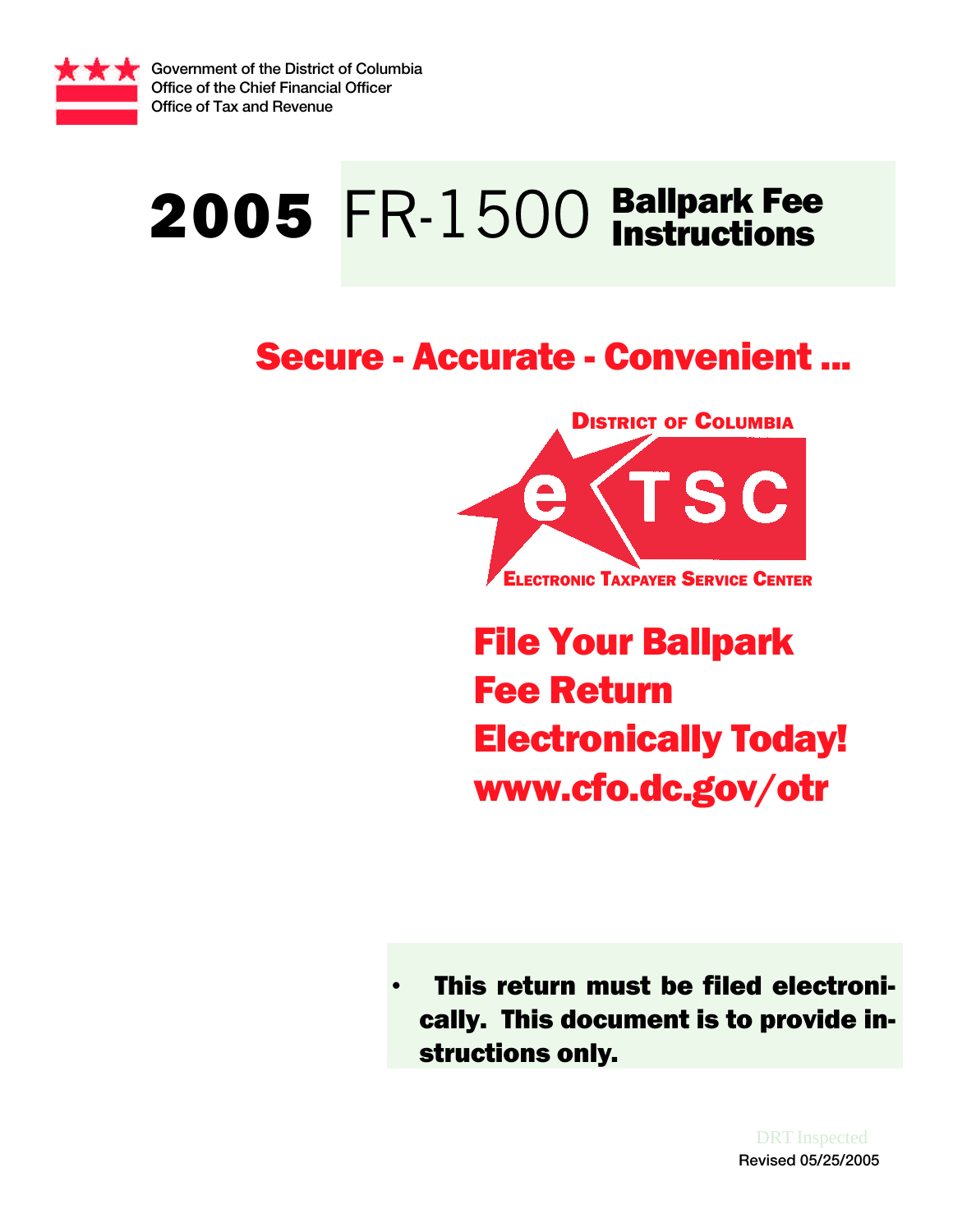# Who Must File?

Except as provided below, any person that derived at least \$5 million in annual District gross receipts and who was subject to any of the following at any given point during that person's most recent calendar or fiscal year ending on or before June 15, 2005 must pay the Ballpark Fee:

- DC Corporation Franchise Tax;
- DC Unincorporated Business Franchise Tax; or
- The DC Unemployment Compensation Act, except employers who employ persons to provide personal or domestic services in a private home unless the employment is related to the employer's trade, occupation, profession, enterprise or vocation.

#### Tax-Exempt Organizations

An entity granted exemption from the DC Franchise Tax pursuant to DC Code §47-1802.01, is not subject to the Ballpark Fee, unless it has unrelated business taxable income (UBTI). A taxexempt entity with UBTI must pay the Ballpark Fee if \$5 million or more of its annual DC Gross Receipts are attributable to any UBTI for its most recent calendar or fiscal year.

### How and when should you file?

All Ballpark Fee returns must be filed electronically through the electronic Taxpayer Service Center (eTSC). If you have not registered for eTSC, see https://www.taxpayerservicecenter.com/ GetStarted.jsp or call (202) 727-4TAX(4829) . The table below will help you accurately calculate your Ballpark Fee. The eTSC application for the Ballpark fee will walk you through the calculation.

#### Due Date

Each person or entity subject to the Ballpark Fee must file and pay on or before June 15th each year.

## What are your payment options?

All payments must be made electronically. Payment options are listed on line.

# How can you avoid penalties and interest?

#### To avoid penalties and interest, file and pay your fee on time

OTR will charge a 5 percent per-month penalty for failure to file a return or pay any fee due on time. The penalty is calculated on the unpaid fee for each month or part of a month that the return is not filed or the fee is not paid. The maximum penalty is an additional amount equal to 25 percent of the fee due.

You will be charged interest of 10 percent per year, compounded daily, on any fee and any additional fee you owe that is not paid on time. Interest is calculated from the due date of the return to the date when the fee is paid.

#### Enforcement

Any person or entity required to file and pay the Ballpark Fee who fails to do so is subject to enforcement actions under section 47-2763 of the District Code.

# Ballpark Fee Schedule

|           | <b>DC Gross Receipts</b> |  |              | <b>Ballpark Fee</b> |
|-----------|--------------------------|--|--------------|---------------------|
| Less than | \$5,000,000              |  |              | \$0                 |
|           | \$5,000,000 to           |  | \$8,000,000  | \$5,500             |
|           | \$8,000,001 to           |  | \$12,000,000 | \$10,800            |
|           | $$12,000,001$ to         |  | \$16,000,000 | \$14,000            |
|           | \$16,000,001 and greater |  |              |                     |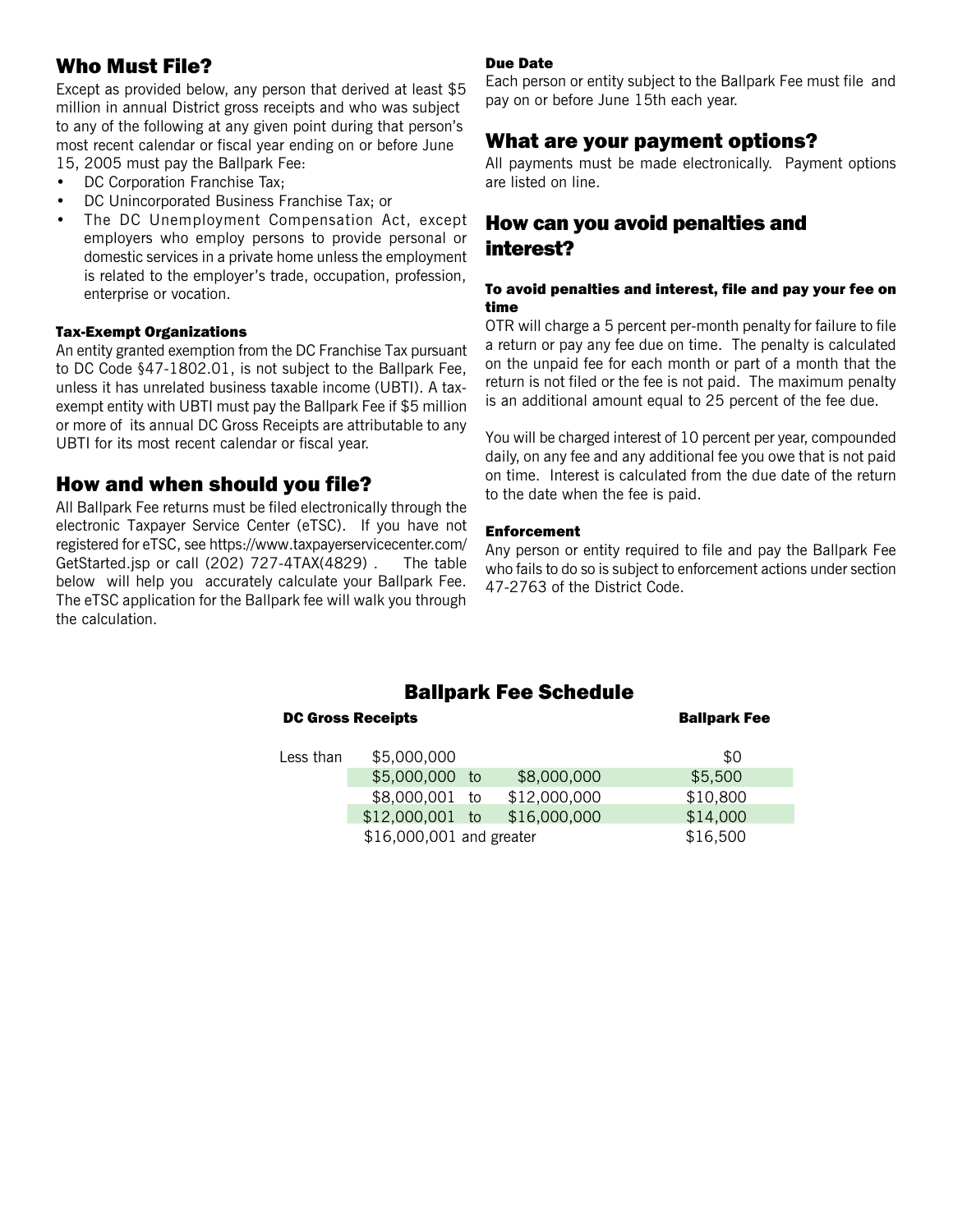# Specific Instructions

#### Tax Year

If you report income on a *calendar* year basis, enter the 12 and the year. If you report income on a *fiscal* year basis, enter the month e.g. "01" through "11", and the year.

#### Identification Number

Enter your federal employer identification number or your social security number in the area provided.

#### Annual District Gross Receipts

Annual District gross receipts means all income derived from any activity whatsoever from sources within the District, whether or not such income was paid in the District, and prior to the deduction of any expenses connected with the production of that income. However, "annual District gross receipts" shall not include that income derived from an ownership or beneficial interest in another feepayer if such income was used to calculate the Ballpark Fee paid by that other feepayer. Income derived from an ownership or beneficial interest in another feepayer includes only dividend distributions from corporations or distributive or pro rata shares from pass-through entities such as partnerships, subchapter S corporations, or LLC's taxed as partnerships. Beginning with the Ballpark Fee that is required to be paid in fiscal year 2005 and thereafter, the calculation of the income shall not include the collection of Federal or local taxes on motor vehicle fuel.

If you file a Form D-20 or D-30, use Worksheet B. If you do not file a D-20 or D-30, use the Worksheet that applies to your filing situation.

#### DC Apportionment Factor

The DC apportionment factor is the Sales Factor on page 4, Schedule F, Line 3, Column 3 of the D-20 or D-30 return. If you are unable to determine your DC Gross Receipts because you are not required to file either a D-20 or D-30, apportion your business income to DC using the DC apportionment factor and allocate non-business income to DC using the rules in D.C. Official Code § 47-1810.02(c). If the apportionment factor does not accurately reflect the annual DC Gross Receipts of your business, you may apply another apportionment factor which does clearly and accurately reflect your operation's annual DC Gross Receipts. For example, a partnership or sole proprietor may apply an apportionment factor against gross receipts of billable hours from within the District over billable hours from everywhere. A tax-exempt entity required to pay the Ballpark Fee based on unrelated business income, may apply an apportionment factor of unrelated business income from DC sources over unrelated business income from everywhere. If you generate annual DC gross receipts exclusively within DC enter 1 on the apportionment factor line in the worksheet.